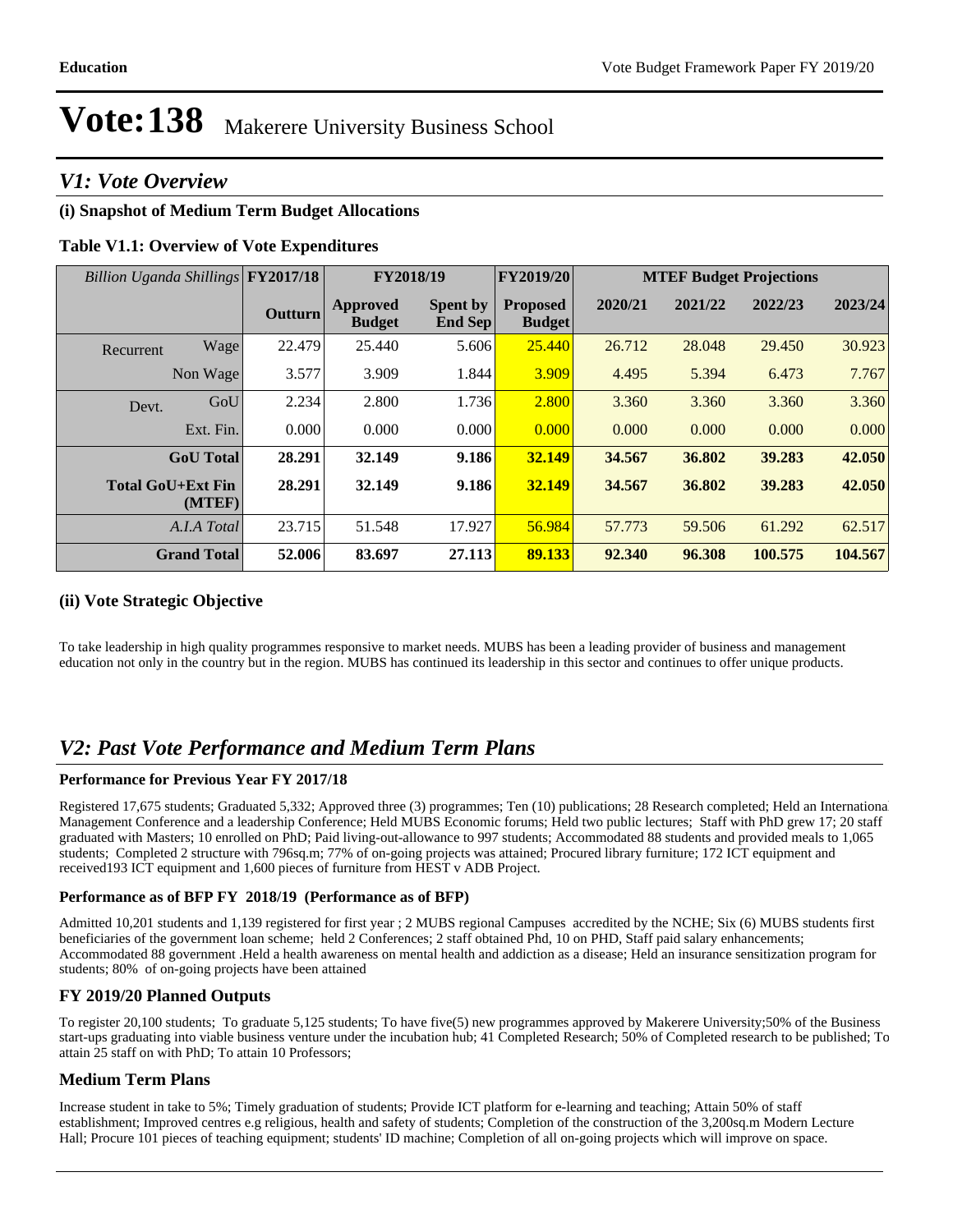#### **Efficiency of Vote Budget Allocations**

Allocation to Administration and Support Services Sub-programme at Shs 80.357bn (90.1%) of the budget. It includes teaching and training at 4.27%; General Staff Salary at 56.5%; Students Welfare at 5.0%; Examinations at 5.19% and Infrastructure Development at 8.2%. Facilitation of cross-cutting issues Shs 0.500bn

#### **Vote Investment Plans**

Improved student centres e.g religious, health and safety of students; Completion of the construction of the 3,200sq.m Modern Lecture Hall; Procure 101 pieces of teaching equipment; procure furniture for new buildings; procure students' ID machine and Completion of all on-going projects

#### **Major Expenditure Allocations in the Vote for FY 2019/20**

General staff salaries -Shs 50.8bn; Other Administrative and Support Services- Shs 17.64bn; Teaching and training -3.8bn; Students' Living-outallowances and Feeding - 2.5bn; Research and Publications- 700M; Students' Welfare and Guild Services - Shs 1.851bn; Capital Expenditure - Shs 6.165bn

#### **V3: PROGRAMME OUTCOMES, OUTCOME INDICATORS AND PROPOSED BUDGET ALLOCATION**

| <b>Table V3.1: Programme Outcome and Outcome Indicators</b>                                                                                      |                                                                   |                                                                                                                                                                                                                                                                                                   |                   |                  |                            |                          |                          |                          |
|--------------------------------------------------------------------------------------------------------------------------------------------------|-------------------------------------------------------------------|---------------------------------------------------------------------------------------------------------------------------------------------------------------------------------------------------------------------------------------------------------------------------------------------------|-------------------|------------------|----------------------------|--------------------------|--------------------------|--------------------------|
| <b>Programme:</b>                                                                                                                                | 51 Delivery of Tertiary Education                                 |                                                                                                                                                                                                                                                                                                   |                   |                  |                            |                          |                          |                          |
| <b>Programme Objective:</b>                                                                                                                      |                                                                   | -To offer learning and Acquisition of knowledge -To conduct Research, promote scholarship and<br>publicize knowledge -To attract, develop and retain staff, -To provide an enabling atmosphere for<br>students to learn -To enhance students welfare, -To enhance Corporate Social Responsibility |                   |                  |                            |                          |                          |                          |
| <b>Responsible Officer:</b>                                                                                                                      | Principal                                                         |                                                                                                                                                                                                                                                                                                   |                   |                  |                            |                          |                          |                          |
| <b>Programme Outcome:</b>                                                                                                                        | <b>Access to quality Management and Business education skills</b> |                                                                                                                                                                                                                                                                                                   |                   |                  |                            |                          |                          |                          |
|                                                                                                                                                  | Sector Outcomes contributed to by the Programme Outcome           |                                                                                                                                                                                                                                                                                                   |                   |                  |                            |                          |                          |                          |
| 1. Improved proficiency and basic life skills                                                                                                    |                                                                   |                                                                                                                                                                                                                                                                                                   |                   |                  |                            |                          |                          |                          |
|                                                                                                                                                  |                                                                   |                                                                                                                                                                                                                                                                                                   |                   |                  | <b>Performance Targets</b> |                          |                          |                          |
| <b>Programme Performance Indicators (Output)</b>                                                                                                 |                                                                   | 2017/18<br>Actual                                                                                                                                                                                                                                                                                 | 2018/19<br>Target | <b>Base year</b> | <b>Baseline</b>            | 2019/20<br><b>Target</b> | 2020/21<br><b>Target</b> | 2021/22<br><b>Target</b> |
| 6,000<br>3.927<br>• Number of students graduated with<br>7,000<br>8,000<br>employable Management and Business Skills in<br>the Country per annum |                                                                   |                                                                                                                                                                                                                                                                                                   |                   |                  | 9,000                      |                          |                          |                          |
| • Number of Research Workshops held and<br>Publications                                                                                          |                                                                   |                                                                                                                                                                                                                                                                                                   | 5                 |                  |                            | 10                       | 15                       | 20                       |
| • Lecture space created for access to quality<br>management and business education                                                               |                                                                   |                                                                                                                                                                                                                                                                                                   | 1426              |                  |                            | 1853                     | 2410                     | 3133                     |

#### **Table V3.2: Past Expenditure Outturns and Medium Term Projections by Programme**

| Billion Uganda shillings                            | 2017/18        |                                                    | 2018/19 | 2019-20       |         | <b>MTEF Budget Projections</b> |         |         |
|-----------------------------------------------------|----------------|----------------------------------------------------|---------|---------------|---------|--------------------------------|---------|---------|
|                                                     | <b>Outturn</b> | <b>Approved Spent By Proposed</b><br><b>Budget</b> | End O1  | <b>Budget</b> | 2020-21 | 2021-22                        | 2022-23 | 2023-24 |
| <b>Vote:138 Makerere University Business School</b> |                |                                                    |         |               |         |                                |         |         |
| 51 Delivery of Tertiary Education                   | 28.291         | 32.149                                             | 9.186   | 32.149        | 34.567  | 36.802                         | 39.283  | 42.050  |
| <b>Total for the Vote</b>                           | 28.291         | 32.149                                             | 9.186   | <b>32.149</b> | 34.567  | 36.802                         | 39.283  | 42.050  |

#### **V4: SUBPROGRAMME PAST EXPENDITURE OUTTURNS AND PROPOSED BUDGET ALLOCATIONS**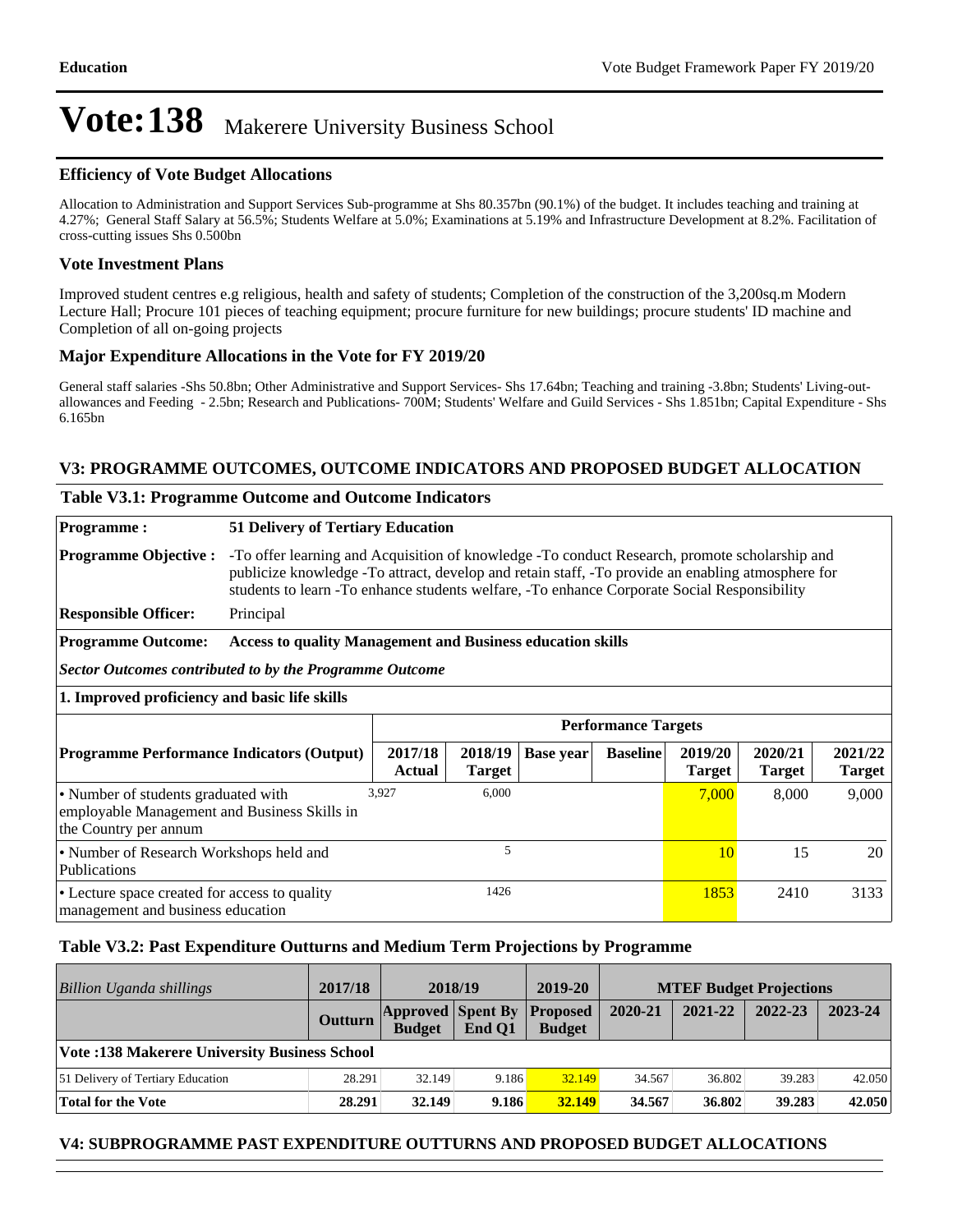#### **Table V4.1: Past Expenditure Outturns and Medium Term Projections by SubProgramme**

| <b>Billion Uganda shillings</b>                     | 2017/18               | <b>FY 2018/19</b>     |                             | 2019-20                          | <b>Medium Term Projections</b> |         |         |             |
|-----------------------------------------------------|-----------------------|-----------------------|-----------------------------|----------------------------------|--------------------------------|---------|---------|-------------|
|                                                     | <b>Outturn Budget</b> | <b>Approved Spent</b> | $\bf{By}$<br><b>End Sep</b> | <b>Proposed</b><br><b>Budget</b> | 2020-21                        | 2021-22 | 2022-23 | $2023 - 24$ |
| <b>Programme: 51 Delivery of Tertiary Education</b> |                       |                       |                             |                                  |                                |         |         |             |
| 01 Administration                                   | 26.056                | 29.349                | 7.450                       | 29.349                           | 31.207                         | 33.442  | 35.923  | 38.690      |
| 0896 Support to MUBS Infrastructural Dev't          | 2.234                 | 2.800                 | 1.736                       | 2.800                            | 3.360                          | 3.360   | 3.360   | 3.360       |
| Total For the Programme: 51                         | 28.291                | 32.149                | 9.186                       | 32.149                           | 34.567                         | 36.802  | 39.283  | 42.050      |
| <b>Total for the Vote:138</b>                       | 28.291                | 32.149                | 9.186                       | 32.149                           | 34.567                         | 36.802  | 39.283  | 42.050      |

N / A

#### **Table V4.3: Major Capital Investment (Capital Purchases outputs over 0.5Billion)**

| <b>FY 2018/19</b>                                     | <b>FY 2019/20</b> |                                                                          |  |  |  |
|-------------------------------------------------------|-------------------|--------------------------------------------------------------------------|--|--|--|
| <b>Appr. Budget and Planned Outputs</b><br>by end Sep |                   | <b>Expenditures and Achievements Proposed Budget and Planned Outputs</b> |  |  |  |
| Vote 138 Makerere University Business School          |                   |                                                                          |  |  |  |
| Programme: 51 Delivery of Tertiary Education          |                   |                                                                          |  |  |  |
| Project : 0896 Support to MUBS Infrastructural Dev't  |                   |                                                                          |  |  |  |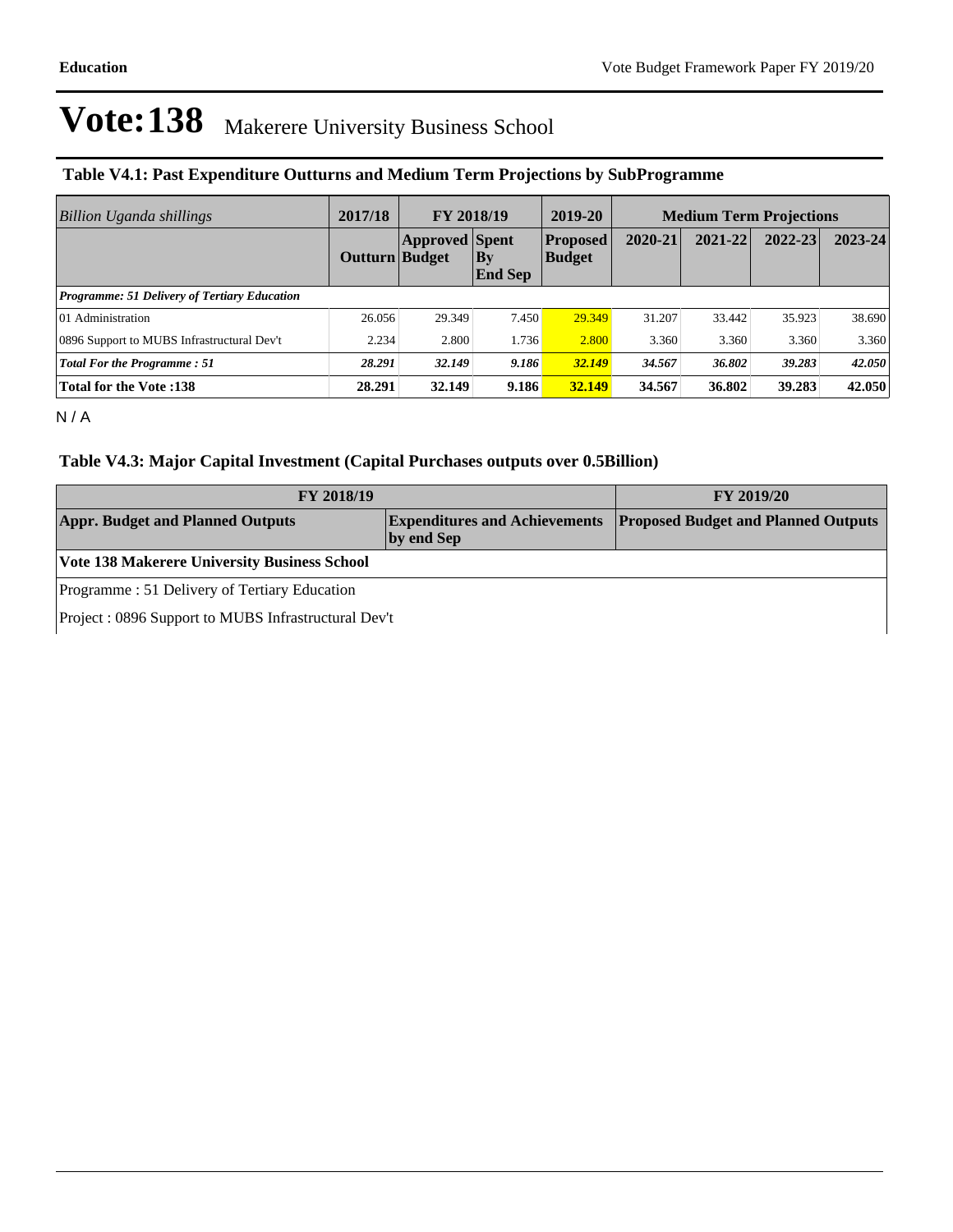### **Output: 72 Government Buildings and Administrative Infrastructure**

| Complete block one for offices<br>Complete the Library short-tower for graduate<br>students<br>Constructed access roads at the MUBS main<br>Campus<br>To have architectural plans for the seven (7)<br>storeyed building |       | Construction of Bursar's Office at<br>80% Started on 28th July 2017 and<br>ending on 27th November 2018;<br>Paid Contractors of all the certified<br>works.<br>Obtained approved KCCA designs<br>for block one. The MOU between<br>MUBS and ADB (HEST) project<br>was extended.<br>The physical progress works for<br>following ongoing projects is as<br>follows:<br>The roof leakages that were<br>identified at ADB building were<br>fixed by the Contractor;<br>Construction of the boundary wall<br>at 65%, started on 13th May 2018<br>and ending on 28th January 2019;<br>Construction of St, James Carpel is<br>at 45%; Completion of the Main<br>Library Short Tower started on<br>26th February 2018 and is at 50%;<br>Construction of the road access<br>around MUBS at 80% started on<br>31st August 2017 and ending on<br>30th November 2018;<br>Initiated the procurement for the<br>construction of Block 10 as a<br>modern lecture hall;<br>Construction of the Muslim<br>Community Centre was done. It is<br>at 20% progress | Level of buildings being constructed<br>Percentage of works paid as per certified<br>certificates issued |
|--------------------------------------------------------------------------------------------------------------------------------------------------------------------------------------------------------------------------|-------|-----------------------------------------------------------------------------------------------------------------------------------------------------------------------------------------------------------------------------------------------------------------------------------------------------------------------------------------------------------------------------------------------------------------------------------------------------------------------------------------------------------------------------------------------------------------------------------------------------------------------------------------------------------------------------------------------------------------------------------------------------------------------------------------------------------------------------------------------------------------------------------------------------------------------------------------------------------------------------------------------------------------------------------------------|----------------------------------------------------------------------------------------------------------|
| <b>Total Output Cost(Ushs</b><br>Thousand):                                                                                                                                                                              | 4.250 | 1.736                                                                                                                                                                                                                                                                                                                                                                                                                                                                                                                                                                                                                                                                                                                                                                                                                                                                                                                                                                                                                                         | 5.010                                                                                                    |
| Gou Dev't:                                                                                                                                                                                                               | 2.800 | 1.736                                                                                                                                                                                                                                                                                                                                                                                                                                                                                                                                                                                                                                                                                                                                                                                                                                                                                                                                                                                                                                         | 2.800                                                                                                    |
| Ext Fin:                                                                                                                                                                                                                 | 0.000 | 0.000                                                                                                                                                                                                                                                                                                                                                                                                                                                                                                                                                                                                                                                                                                                                                                                                                                                                                                                                                                                                                                         | 0.000                                                                                                    |
| A.I.A.                                                                                                                                                                                                                   | 1.450 | 0.000                                                                                                                                                                                                                                                                                                                                                                                                                                                                                                                                                                                                                                                                                                                                                                                                                                                                                                                                                                                                                                         | 2.210                                                                                                    |

#### **Output: 76 Purchase of Office and ICT Equipment, including Software**

| 100 desk computers, additional back-up server,<br>tablets and laptops for 20 senior staff<br>200 desk computers, additional back-up server,<br>tablets and laptops for 20 senior staff<br>Computer accessories bought for quality service |       | Procured 1 Printer for School<br>Secretary and 1 for Principal;<br>Advertised for the ICT equipment<br>for the School<br>Audit of the required accessories<br>conducted. | <b>Improve ratio of Computers to students</b><br>and staff<br>Number of new computers purchased and<br>the ones replaced |  |
|-------------------------------------------------------------------------------------------------------------------------------------------------------------------------------------------------------------------------------------------|-------|--------------------------------------------------------------------------------------------------------------------------------------------------------------------------|--------------------------------------------------------------------------------------------------------------------------|--|
| <b>Total Output Cost(Ushs</b><br>Thousand:                                                                                                                                                                                                | 0.769 | 0.328                                                                                                                                                                    | 0.715                                                                                                                    |  |
| Gou Dev't:                                                                                                                                                                                                                                | 0.000 | 0.000                                                                                                                                                                    | 0.000                                                                                                                    |  |
| Ext Fin:                                                                                                                                                                                                                                  | 0.000 | 0.000                                                                                                                                                                    | 0.000                                                                                                                    |  |
| $A.I.A$ :                                                                                                                                                                                                                                 | 0.769 | 0.328                                                                                                                                                                    | 0.715                                                                                                                    |  |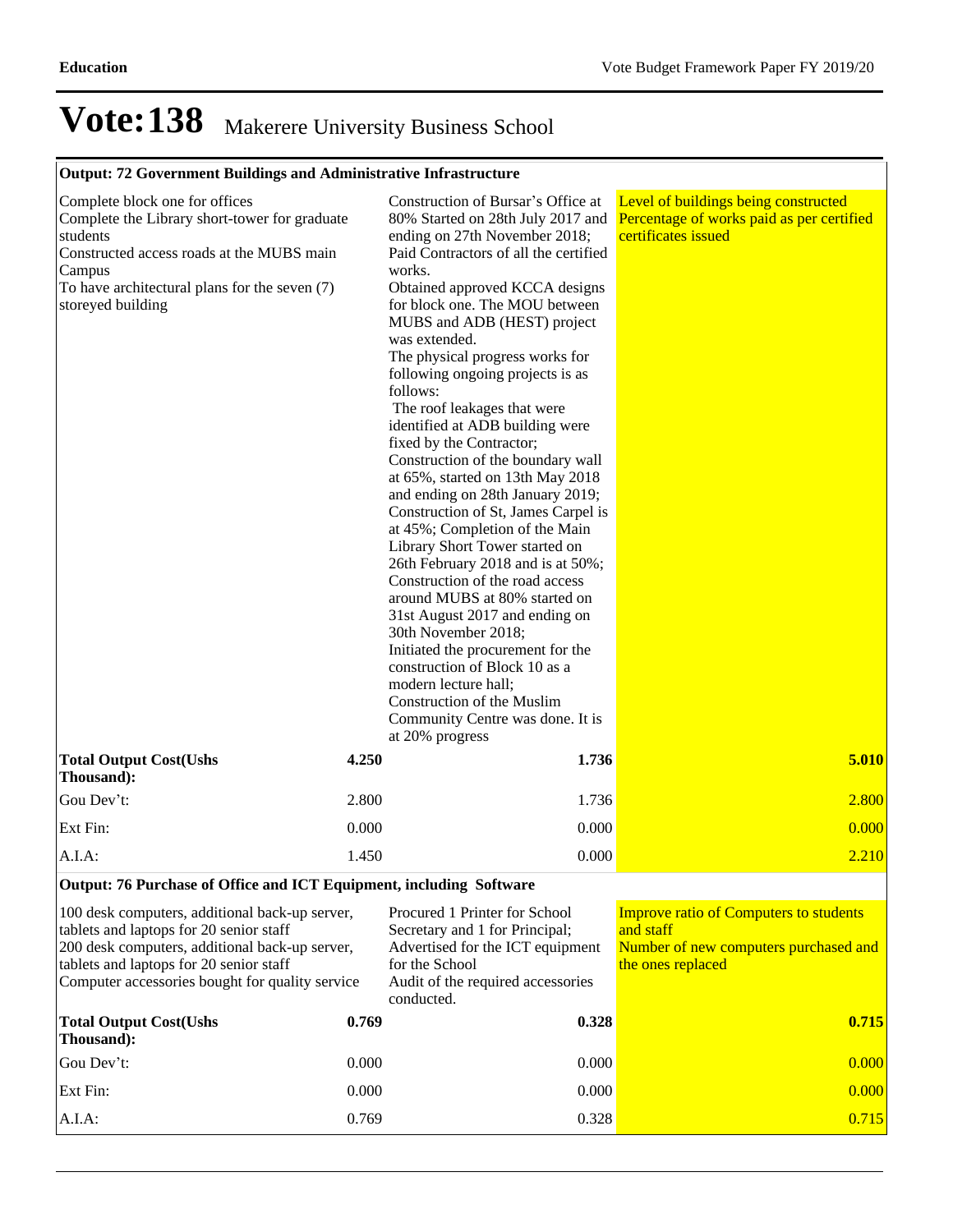| Output: 77 Purchase of Specialised Machinery & Equipment                                                                                                                                                |       |                                                            |                                                                                                |
|---------------------------------------------------------------------------------------------------------------------------------------------------------------------------------------------------------|-------|------------------------------------------------------------|------------------------------------------------------------------------------------------------|
| Purchased generators and other machinery for<br>school activities                                                                                                                                       |       | Procured 2 cameras for DOS;<br>Procured 40 Projector bags, | To attain specialized equipment to<br>improve on the quality of service offered<br>to students |
| <b>Total Output Cost(Ushs</b><br>Thousand):                                                                                                                                                             | 0.423 | 0.094                                                      | 0.600                                                                                          |
| Gou Dev't:                                                                                                                                                                                              | 0.000 | 0.000                                                      | 0.000                                                                                          |
| Ext Fin:                                                                                                                                                                                                | 0.000 | 0.000                                                      | 0.000                                                                                          |
| A.I.A:                                                                                                                                                                                                  | 0.423 | 0.094                                                      | 0.600                                                                                          |
| Output: 78 Purchase of Office and Residential Furniture and Fittings                                                                                                                                    |       |                                                            |                                                                                                |
| 1200 pieces of chairs; for student for both main and An audit on the status of the School To furnishe lecture halls and offices<br>regional campuses and Assorted Office furniture<br>for new buildings |       | furniture was conducted and<br>awaiting a report.          |                                                                                                |
| <b>Total Output Cost(Ushs</b><br>Thousand):                                                                                                                                                             | 0.468 | 0.005                                                      | 2.000                                                                                          |
| Gou Dev't:                                                                                                                                                                                              | 0.000 | 0.000                                                      | 0.000                                                                                          |
| Ext Fin:                                                                                                                                                                                                | 0.000 | 0.000                                                      | 0.000                                                                                          |
| A.I.A:                                                                                                                                                                                                  | 0.468 | 0.005                                                      | 2.000                                                                                          |
| Output: 81 Lecture Room construction and rehabilitation (Universities)                                                                                                                                  |       |                                                            |                                                                                                |
| Completed renovations of lecture halls at Main and<br>Jinja Regional Campuses.<br>Completed renovations of lecture halls at Main and Consultant<br>Jinja Regional Campuses.                             |       | Advertised for the services of the                         |                                                                                                |
| <b>Total Output Cost(Ushs</b><br>Thousand):                                                                                                                                                             | 0.840 | 0.000                                                      | 0.000                                                                                          |
| Gou Dev't:                                                                                                                                                                                              | 0.000 | 0.000                                                      | 0.000                                                                                          |
| Ext Fin:                                                                                                                                                                                                | 0.000 | 0.000                                                      | 0.000                                                                                          |
| A.I.A:                                                                                                                                                                                                  | 0.840 | 0.000                                                      | 0.000                                                                                          |

### *V5: VOTE CHALLENGES FOR 2019/20 AND ADDITIONAL FUNDING REQUESTS*

#### **Vote Challenges for FY 2019/20**

Less revenue than the approved budget by 20%; Students' drop-out at an average of 30%; Insufficient research fund; Delays in approval of plans by KCCA; Salary shortfalls; Delays by Makerere to approve our new programmes; Inflation against budget

### **Table V5.1: Additional Funding Requests**

| Additional requirements for funding and outputs in 2019/20 | Justification of requirement for additional outputs and<br>funding |
|------------------------------------------------------------|--------------------------------------------------------------------|
| <b>Vote: 138 Makerere University Business School</b>       |                                                                    |
| <b>Programme : 51 Delivery of Tertiary Education</b>       |                                                                    |
| $\vert$ OutPut : 01 Teaching and Training                  |                                                                    |